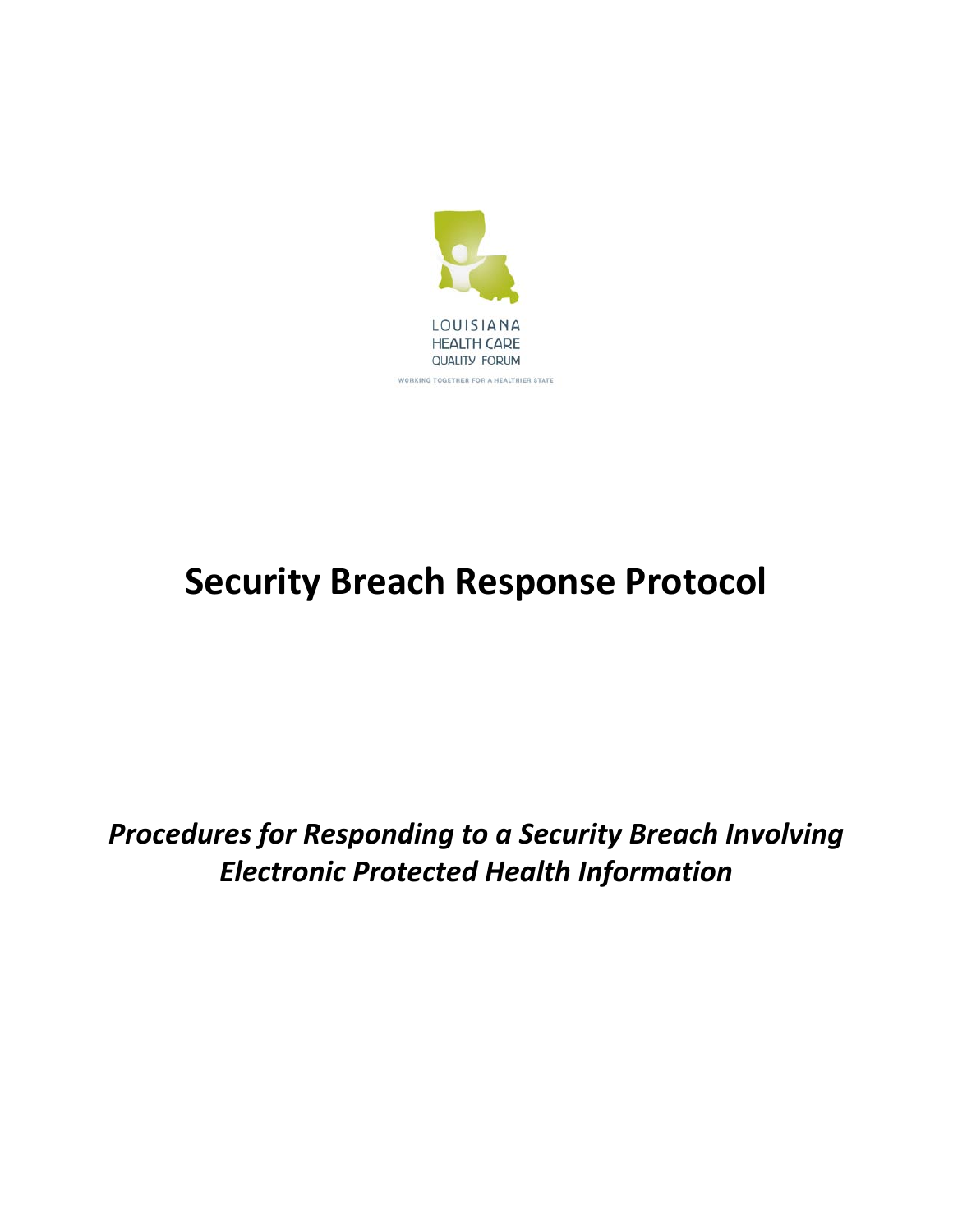## **TABLE OF CONTENTS**

#### **Page**

|                                                      | 3           |
|------------------------------------------------------|-------------|
| Definitions                                          | 3<br>3<br>4 |
| <b>Security Incident Reporting (Low-Medium Risk)</b> | 4           |
|                                                      | 4           |
| <b>Security Breach Response Team</b>                 | 5<br>5      |
| Response to a Security Breach                        |             |
|                                                      | 5           |
|                                                      | 5           |
|                                                      | 6<br>6      |
|                                                      | 6           |
| <b>Post-Incident Actions</b>                         | 6           |
| <b>Appendix</b>                                      | 7           |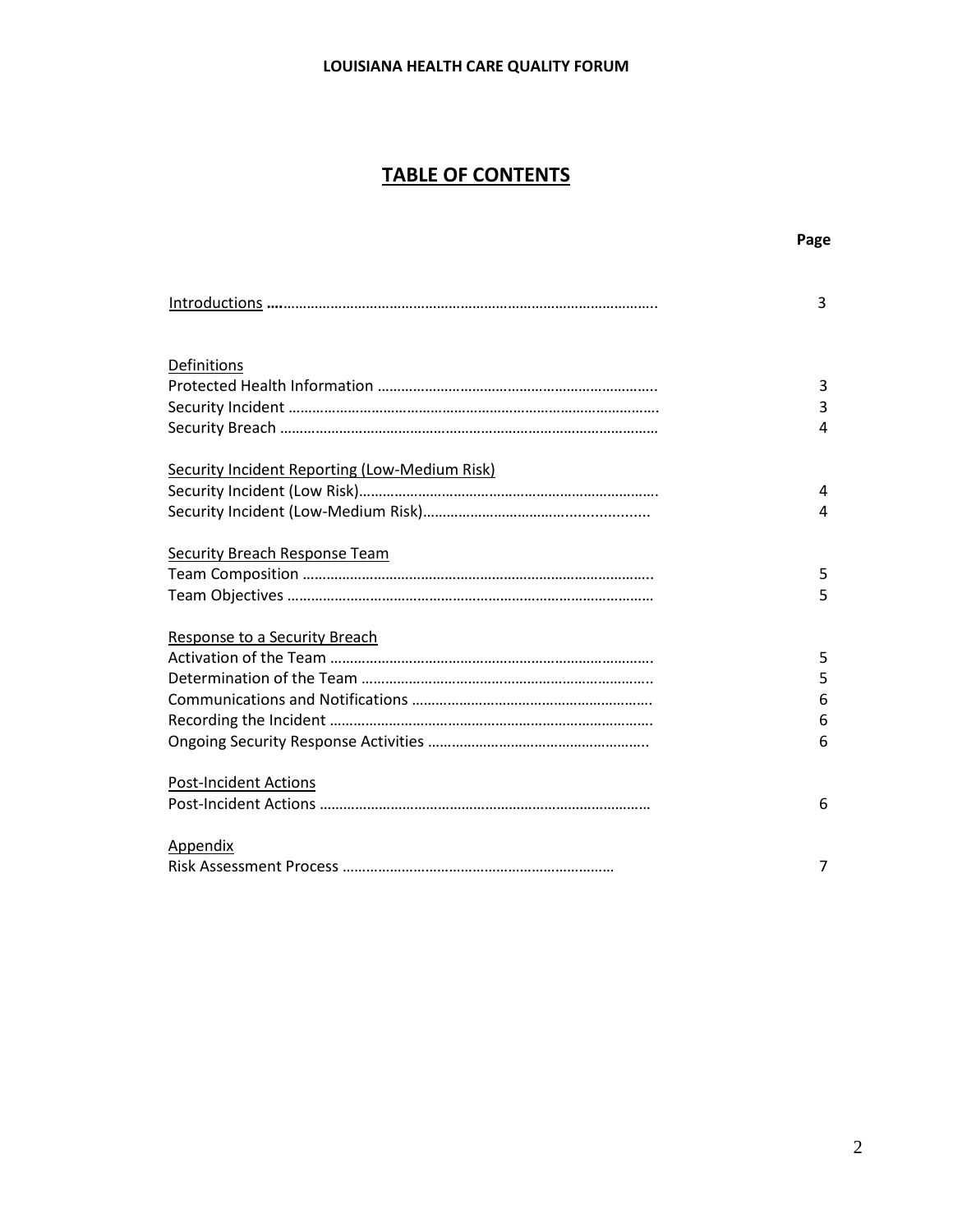#### **INTRODUCTION**

The purpose of this Security Breach Response Protocol ("Protocol") is to establish formal documented procedures to be followed when LHCQF becomes aware of instances of unauthorized access to or disclosure of, patients' protected health information ("PHI"), in accordance with applicable state and federal laws and LHCQF's policies.

This Protocol describes a recommended process for responding to such incidents, the conditions whereby this process is invoked, the resources required, and the course of recommended action. The primary emphasis of activities described within this Protocol is the return to a normalized (secure) state as quickly as possible, while minimizing the impact to LHCQF, LHCQF's customers and to the individuals/patients. However the appropriate type of response will depend on the specific facts of each PHI disclosure incident and applicable federal and state laws, and thus the process recommended by this Protocol may have to be revised accordingly.

This Protocol establishes the Security Breach Response Team, which shall have the responsibility for the actions contained herein.

#### **DEFINITIONS**

- 1. **Protected Health Information (PHI):** as defined by the Health Insurance Portability and Accountability Act of [1](#page-2-0)996 ("HIPAA"), protected health information<sup>1</sup> is defined as health information, including demographic information collected from an individual, and:
	- (1) Is created or received by a health care provider, health plan, employer, or health care clearinghouse; and
	- (2) Relates to the past, present or future physical or mental health or condition of an individual; the provision of health care to an individual; or the past, present, or future payment for the provision of health care to an individual; and
		- (i) that identifies the individual; or
		- (ii) with respect to which there is a reasonable basis to believe the information can be used to identify the individual.
- [2](#page-2-1). **Security Incident:** a Security Incident<sup>2</sup>, as defined by HIPAA, means the attempted or successful unauthorized access, use, disclosure, modification, or destruction of information or interference with system operations in an information system. A Security Incident poses a threat to LHCQF's or LHCQF's customers' physical environment or information systems. Each Security Incident will be evaluated and assessed a risk score based on the threat, vulnerability and impact of the Incident (See Appendix).

Examples of a Security Incident assessed as Low (score of 4 or less) may include, but are not limited to:

- a. Pings on a firewall;
- b. Malware;
- c. Denial-of-service attacks that do not result in a server taken off-line;

<span id="page-2-0"></span> $1$  45 C.F.R. 160.103

<span id="page-2-1"></span> $^{2}$  45 C.F.R. 164.304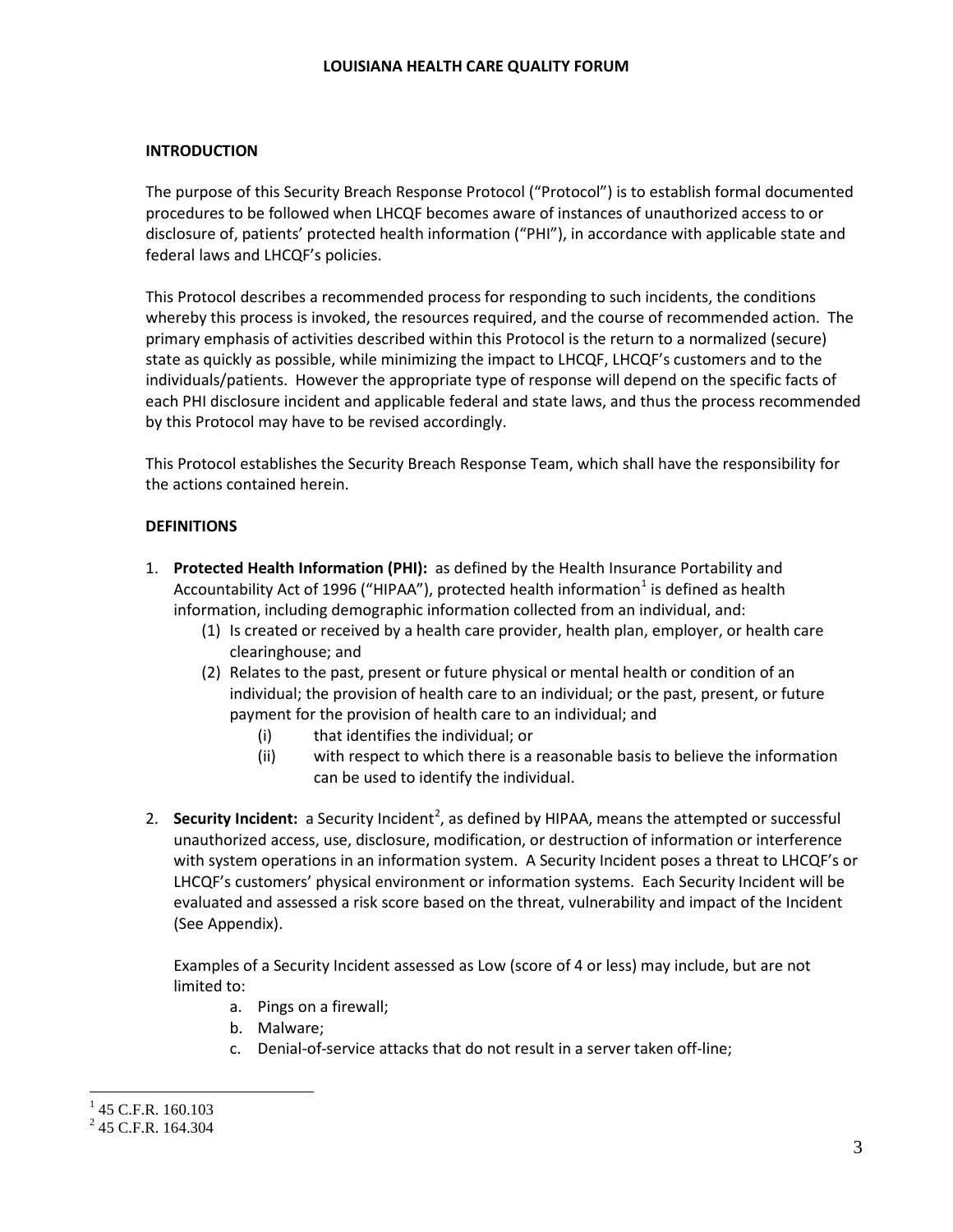- d. Port scans;
- e. Attempts to log on to a system or application, or enter a database with an invalid password or user name.

Examples of a Security Incident assessed as Medium (score of 5-6) may include, but are not limited to:

- a. PHI sent to an unintended recipient;
- b. An employee using another user's identification;
- c. Unauthorized access to PHI by an employee;
- d. Failure to comply with LHCQF's privacy and security policies and procedures.
- **3. Security Breach:** A Security Incident assessed as High (score of 7-8) or Severe (score of 9), will be considered a Security Breach, requiring activation of this Protocol.

Examples of a Security Breach may include, but are not limited to:

- a. Intentional, unauthorized access to LHCQF's customers' data with the intent to sell, transfer, use for commercial advantage, personal gain, or malicious harm;
- b. Theft or loss of portable media (such as unencrypted laptops or USB sticks) containing electronic PHI;
- c. Law enforcement investigations that involve LHCQF's information or personnel that may impact LHCQF's or LHCQF's customers' information, systems, facilities or workforce;
- d. A Security Incident that, although unintentional, has a substantial risk of harm to a high number of individuals.

#### **PROCESS**

- 1. Security Incident Reporting (LOW-MEDIUM RISK):
	- a. Security Incident (Low Risk):Unsuccessful Security Incidents, such as attempts to access, misuse, disclose, modify or destroy information or physical assets shall be logged and tracked by LHCQF in accordance with LHCQF's policies and procedures. The Health IT Director or his/her designee shall be responsible for reviewing such logs and taking appropriate actions.
	- b. Security Incident (Low Medium Risk):Any employee, data owner or customer who believes that a successful Security Incident has occurred, shall immediately notify the Health IT Director upon becoming aware of such Security Incident.
- 2. The Executive Director or his/her designee will conduct an investigation, coordinate the investigation with stakeholders, as appropriate to the incident, including, but not limited to: Information Security, customers and business associates, Human Resources, and others, as appropriate. The Executive Director or his/her designee shall maintain written documentation of the Security Incident, such as a description of the incident, root cause of the incident, remediation actions taken, and corrective measures applied.

If, during the investigation, the Executive Director determines that a Security Breach has occurred, he/she will immediately activate the Security Breach Response Team.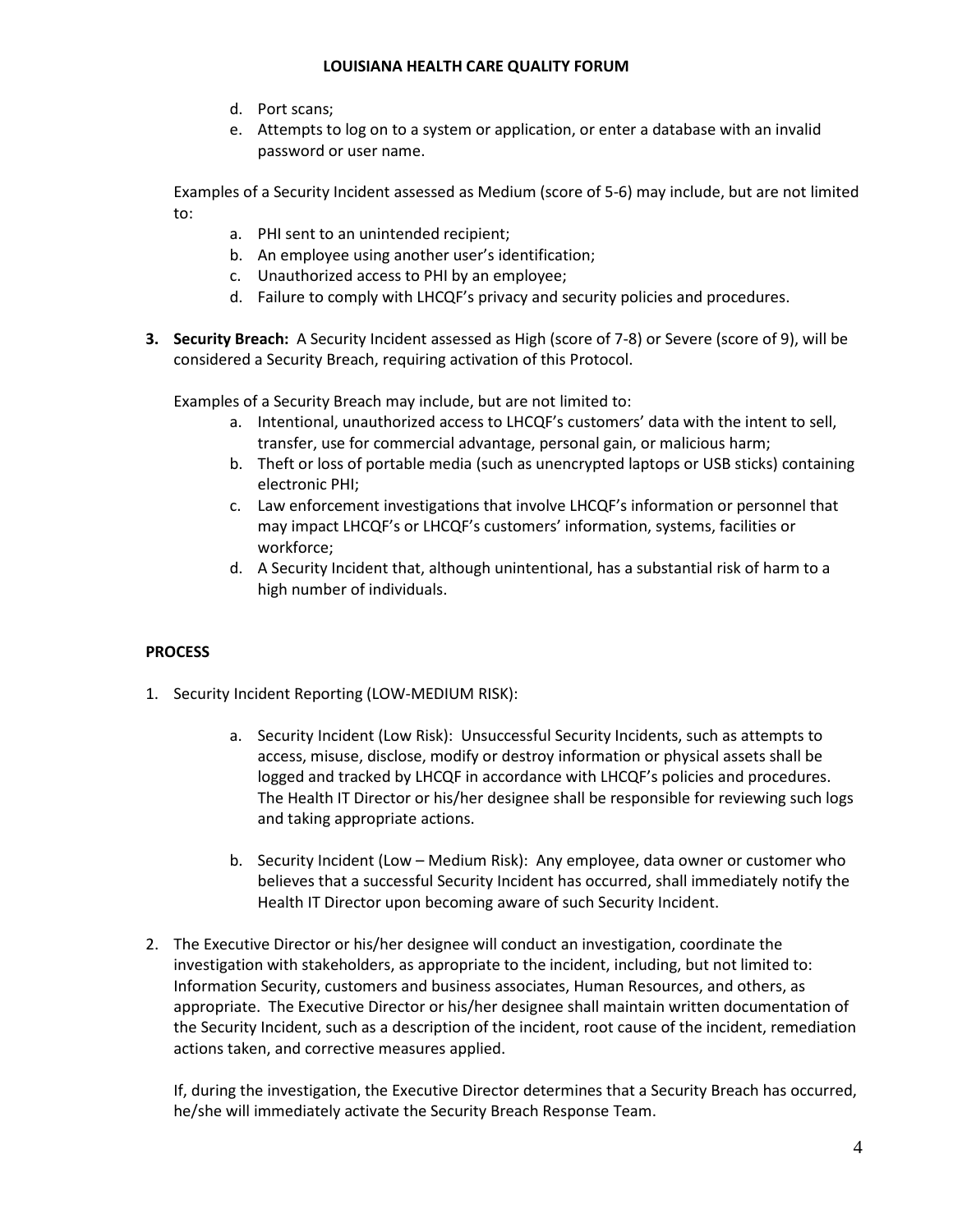- 3. Security Breach Response Team:
	- a. Security Breach Response Team ("Team") Composition **–** The Executive Director, or his/her designee, will be responsible for activating the Security Breach Response Team. Depending on the circumstances of the Security Breach, the Team will be comprised of appropriate representatives from the organization and/or customer affected.
	- b. Team Objectives **–** The Team will take all commercially reasonable steps to minimize the potential negative impact of the Security Breach and restore services to a normalized and secure state of operations as soon as possible. In addition, the Team will:
		- i. Coordinate and oversee the response to a Security Breach in accordance with the requirements of state and federal laws and LHCQF's policies;
		- ii. Where appropriate or as required by law, inform the affected individuals and third parties of action that is recommended or required on their behalf;
		- iii. Provide clear and timely communication to all interested parties.
		- iv. Conduct a post-Security Breach review;
		- v. Ensure appropriate actions are taken to prevent a recurrence;
		- vi. Establish, maintain and document periodic Security Breach Response Protocol testing;
		- vii. Review the Security Breach Response procedures at least annually and update as necessary.
- 4. Response to a Security Breach
	- a. Activation of the Team The Executive Director or his/her designee shall be responsible for activating the Team and providing an initial report to the Team and Executive Management.

*Note: The following procedures may repeat or be concurrent depending upon the incident.*

- b. Determination of the Risk The Team will assess the risk to LHCQF or LHCQF's customer posed by the Security Breach by developing a risk assessment scoring tool (See Appendix) that is based on:
	- o Threat (probability)
		- Malicious intentional, targeted at LHCQF
		- Inadvertent untargeted threat
	- o Impact (criticality)
		- Determine the potential damage and business impact of the incident
		- Determine if the incident has or will affect businesses or resources outside of the LHCQF network
	- o Vulnerability (exposure)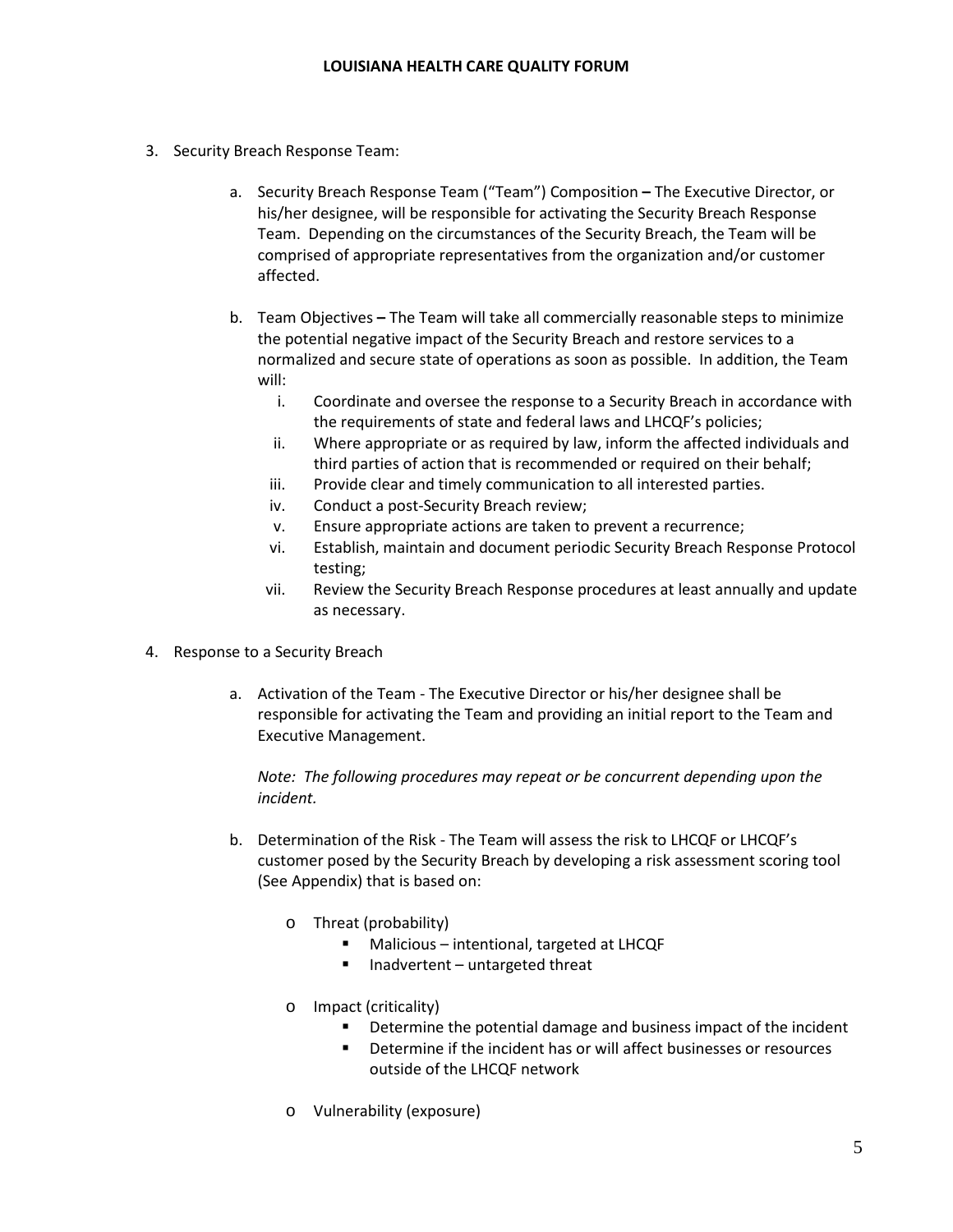- **•** Determine if the incident is localized in nature or company wide
- **c.** Communications and Notifications The Executive Director will coordinate all internal and external communications and notifications as appropriate to the circumstances, including, but not limited to:
	- o State and/or federal law enforcement
	- o Regulators
	- o Media
	- o Customers, vendors and clients
	- o Employees

In addition:

- o Only the designated spokesperson, i.e., the Executive Director, or his/her designee, shall speak directly with the media;
- o All notifications will be documented, including date and time of notification, who was notified and who made the notification;
- o All communications pertaining to a Security Breach must be on a confidential, need-to-know basis;
- o The Executive Director shall monitor and communicate ongoing progress of the Security Breach investigation.
- d. Recording the Incident The Executive Director or his/her designee shall securely maintain all documentation relating to the Security Breach, including, but not limited to: a log of all activities and events in response to the Security Breach.
- e. Ongoing Security Response Activities during the course of the investigation, the Executive Director, or his/her designee, working with the Team may:
	- i. Determine what additional parties need to be involved in the issue resolution;
	- ii. Transfer some or all responsibility to the LHCQF Security Breach Response Team (SBRT) upon completion of the risk assessment. The IRT is under the direction of the Executive Director or his/her designee;
	- iii. Identify and contact additional functional areas and/or individuals, as needed to respond.
- 5. Post-incident actions The following actions will be initiated by the Executive Director and require involvement of the Team members or individuals, as appropriate:
	- a. Meet with the Team and other appropriate individuals to assess the actual impact of the Security Breach;
	- b. Lead efforts to determine root cause, if not already discovered;
	- c. Designate responsibility for any follow-up security remediation activities to the appropriate business area/service line;
	- d. Ensure that appropriate Security Breach notification is conducted to covered entities where LHCQF is the business associate;
	- e. Ensure each functional area has maintained chain of custody for collected evidence;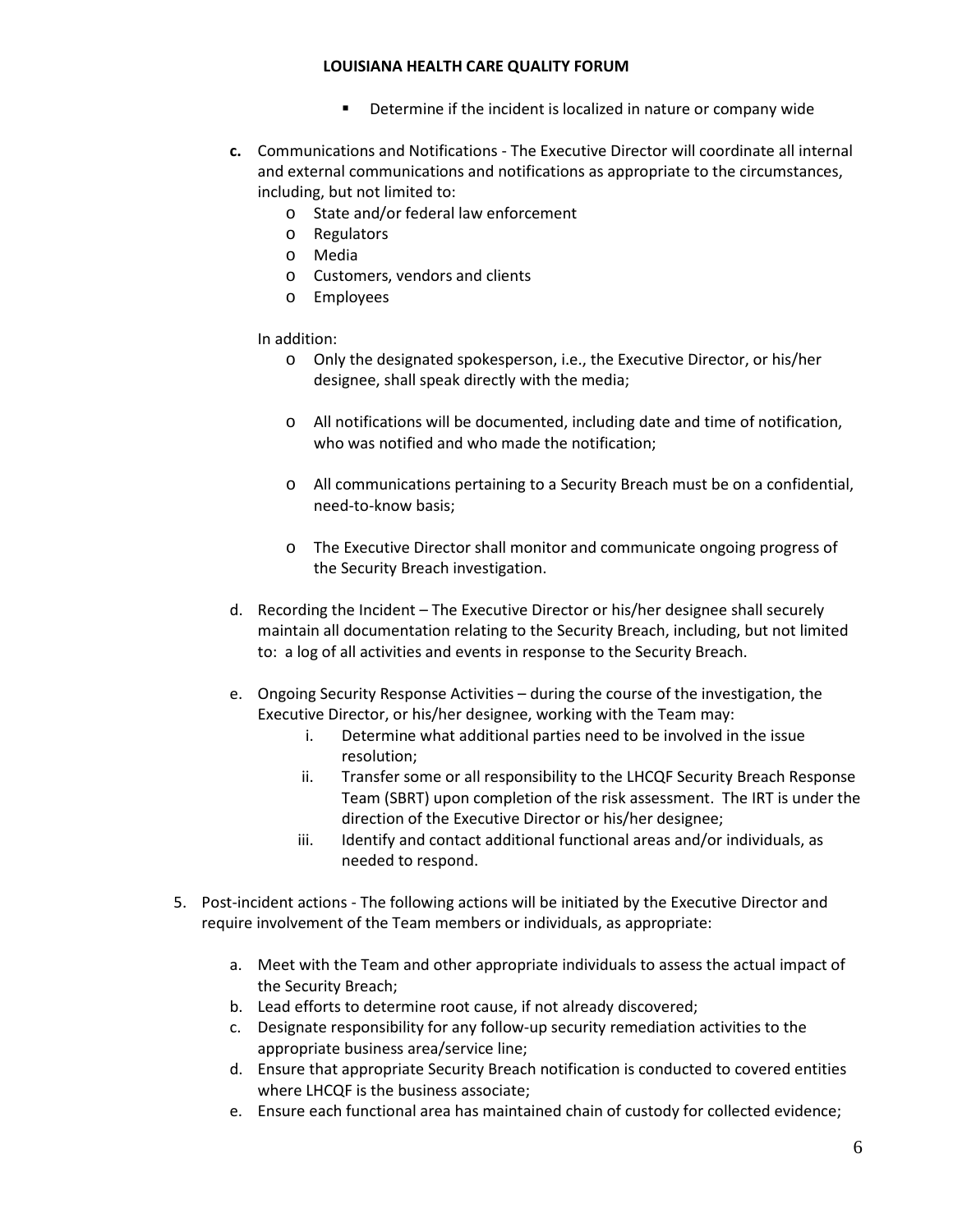- f. Identify and recommend the appropriate retroactive and prospective corrective actions to the Executive Committee;
- g. Communicate final reporting to Executive Management, and others, as appropriate;
- h. Declare the Security Breach response as completed;
- i. Conduct "Lessons Learned" session(s);
- j. Review/revise the Team procedures if needed;
- k. Provide final report to Executive Management, the Executive Committee, and the Board of Directors.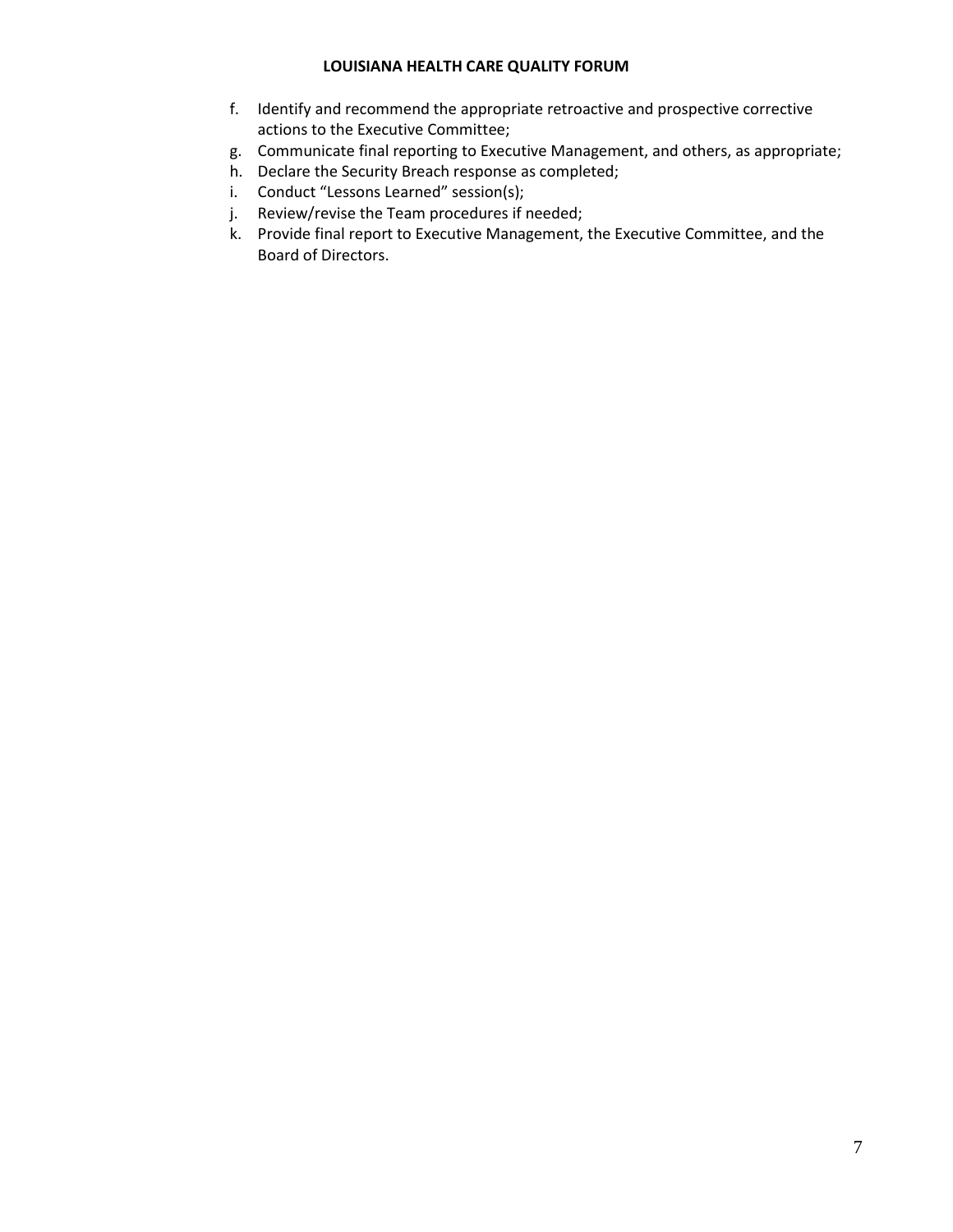#### **APPENDIX**

#### **SECURITY RISK ASSESSMENT PROCESS**

The Team will assess risk based on: (a) protecting the safety and personal well-being of the LHCQF workforce and others; and (b) protecting the confidentiality, integrity, and availability of the LHCQF information and information assets.

Risk will be assessed using the following three factors:

- 1. Threat the likelihood (or actual event) that puts personnel or information resources at risk of harm, loss of confidentiality, integrity, or availability, or corruption of data;
- 2. Vulnerability the exposure of personnel or information to potential threats;
- 3. Impact the impact of the loss of information or personnel. This can be quantified in financial terms or qualified by importance to business operations (i.e., high, medium, or low.)

| Threat                                                                                                                                                                                                                                                                                                                                                      | Vulnerability                                                                                                                                                                                                  | Impact                                                                                                                                                                                                                                                                                                                                                                                                                                                                                                                 |
|-------------------------------------------------------------------------------------------------------------------------------------------------------------------------------------------------------------------------------------------------------------------------------------------------------------------------------------------------------------|----------------------------------------------------------------------------------------------------------------------------------------------------------------------------------------------------------------|------------------------------------------------------------------------------------------------------------------------------------------------------------------------------------------------------------------------------------------------------------------------------------------------------------------------------------------------------------------------------------------------------------------------------------------------------------------------------------------------------------------------|
| • An actual security breach<br>has occurred or the<br>probability of occurrence<br>is extremely high (over<br>70%)<br>• The nature of the threat is<br>malicious in nature and<br>ia<br>E<br>cannot be effectively<br>managed with existing<br>controls<br>• The threat is<br>demonstrable and<br>pervasive in the physical<br>or computing<br>environments | • Exposure to a particular<br>threat is extremely high<br>• Large volume of un-<br>patched systems<br>• Exposures that are easily<br>gained<br>• Large amount of data<br>available in a particular<br>facility | • Situation where personnel are at serious<br>risk of harm<br>• Financial impact of loss of data or<br>system assets is significant<br>• Security incident may cause significant<br>embarrassment to LHCQF, LHCQF's<br>customers, or individuals through media<br>attention<br>• Mitigation of vulnerability would be a<br>serious impact to business operations<br>• Significant operational impact resulting<br>in the impact of critical business<br>recovery time objectives<br>• Estimated impact: over \$500,000 |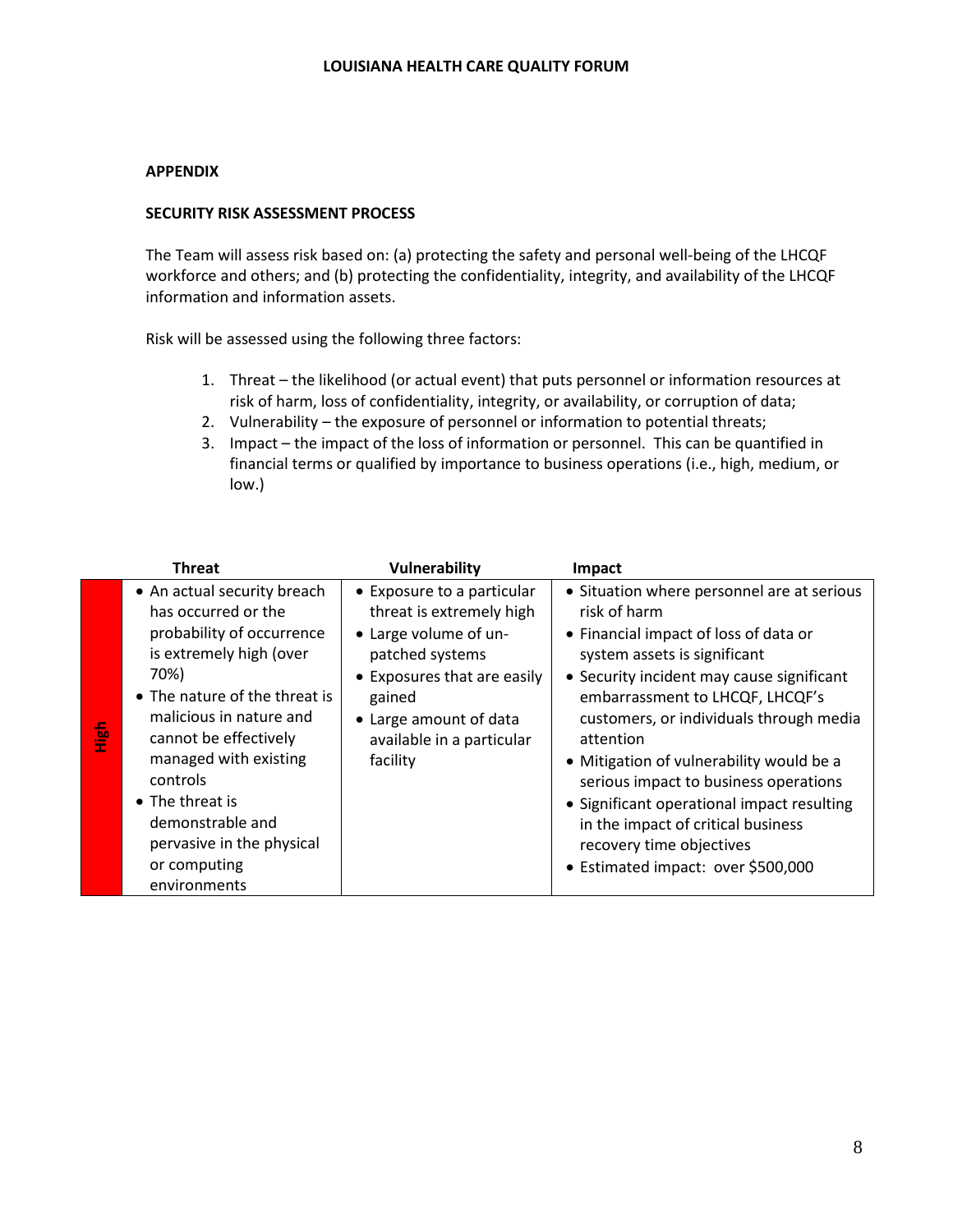| Medium | • The probability of an<br>actual security breach<br>occurring is likely (30-<br>70%)<br>• The threat can be<br>managed somewhat<br>effectively with existing<br>controls<br>• The threat has been<br>demonstrated to be<br>effective against<br>vulnerable systems - low<br>number of incidents<br>reported | • Exposure to a particular<br>threat is moderate in<br>scope<br>• Measurable amount of<br>information systems<br>that are exposed<br>• Access to systems, data,<br>or personnel is<br>moderately difficult to<br>gain | • Financial impact of loss of data or<br>system assets is measurable but not<br>significant<br>• Risk is not posed to PHI or other<br>information assets of a confidential<br>nature<br>• Mitigation of vulnerability is not a<br>significant impact to business operations<br>• An incident that results in or is likely to<br>result in significant impact to operations,<br>including exceeding critical business unit<br>maximum allowable delays<br>· Estimated impact: Between \$50,000-<br>\$500,000 |
|--------|--------------------------------------------------------------------------------------------------------------------------------------------------------------------------------------------------------------------------------------------------------------------------------------------------------------|-----------------------------------------------------------------------------------------------------------------------------------------------------------------------------------------------------------------------|-------------------------------------------------------------------------------------------------------------------------------------------------------------------------------------------------------------------------------------------------------------------------------------------------------------------------------------------------------------------------------------------------------------------------------------------------------------------------------------------------------------|
| Low    | The probability of an<br>$\bullet$<br>actual security breach<br>occurring is low (less than<br>30%)<br>The threat can be<br>managed effectively with<br>existing controls<br>The threat is conceptual<br>or perceived - no known<br>incidents reported                                                       | • Exposure to a particular<br>threat is low<br>• Negligible amount of<br>information systems<br>that are exposed<br>• Access to systems, data,<br>or personnel is difficult<br>to gain                                | • Financial impact of loss of data or<br>system assets is not significant<br>• Risk is not posed to sensitive<br>information assets<br>• Mitigation of vulnerability does not<br>impact business operations<br>• Minor data communications interruption<br>• Estimated impact: Under \$50,000                                                                                                                                                                                                               |

The Team must evaluate the security event using the above criteria as a guideline to determine the appropriate risk for each factor. A high-level risk posed against a low-level criticality may be determined to be of low-medium overall risk to LHCQF.

The following procedure for evaluating the security event shall be used to determine if the event should be classified as a Security Incident or a Security Breach, and to drive the appropriate levels of response.